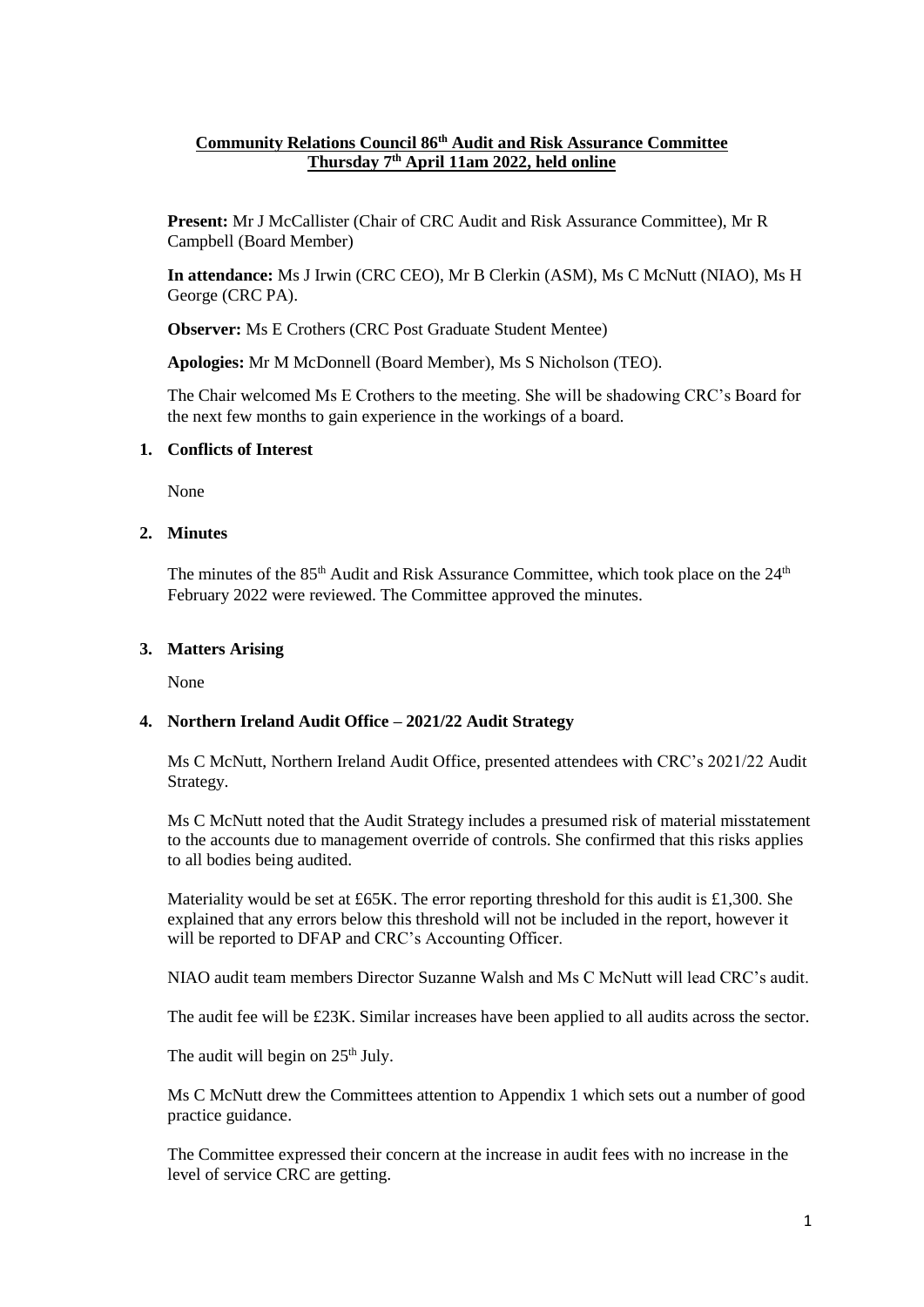Ms C McNutt agreed to pass on the Committee's concerns to Ms S Walsh.

The Committee thanked Ms C McNutt for presenting the Audit Strategy and noted the report.

### **5. Internal Audit**

Mr B Clerkin presented the Committee with CRC's three internal audit reports.

A review into Communications and Engagement has now been completed and will be presented at the next meeting of the Audit Committee.

#### i) Grants Administration Audit

Mr B Clerkin presented the Committee with a report into CRC's Grants Administration and Distribution 2021/22 audit, which takes place every year.

This audit reviewed the administration and distribution of the following CRC grants: Core Funding; Community Relations and Cultural Diversity Scheme; Pathfinder Scheme; Publications Grant Scheme; Media Grant Scheme; North Belfast Scheme.

The Internal Auditors made no recommendations and rated the audit as 'satisfactory'.

### ii) Human Resources Audit

Mr B Clerkin presented the Committee with a report into CRC's Human Resources Audit.

The audit reviewed CRC's HR policies and procedures; performance reporting and management; management of staff absences; CRC's recruitment processes; and the work around staff morale.

The Internal Auditors made two priority three recommendations. Recommendation one states that CRC should ensure the policies contained in the NICRC staff Handbook are subject to timely review. Recommendation two states that CRC should ensure that the return to work interview and self-certifications are completed and returned in a timely manner.

This audit is rated as 'Satisfactory'.

### iii) Follow up Review

Mr B Clerkin presented the Committee with a review into CRC's implementation of 2020/21 Audit Recommendations.

In 2020/21 5 recommendations were made in the 'Covid-19 Response' audit; one recommendation was made in the 'Board effectiveness' audit; and one recommendation was made in the 'Grant Administration' audit. Mr B Clerkin confirmed that all seven recommendations have been fully implemented.

### iv) 2022/23 Audit Plan

Mr B Clerkin informed the Committee that the plan for 2022/23 audit is being drafted and will be presented at a future Audit Committee meeting.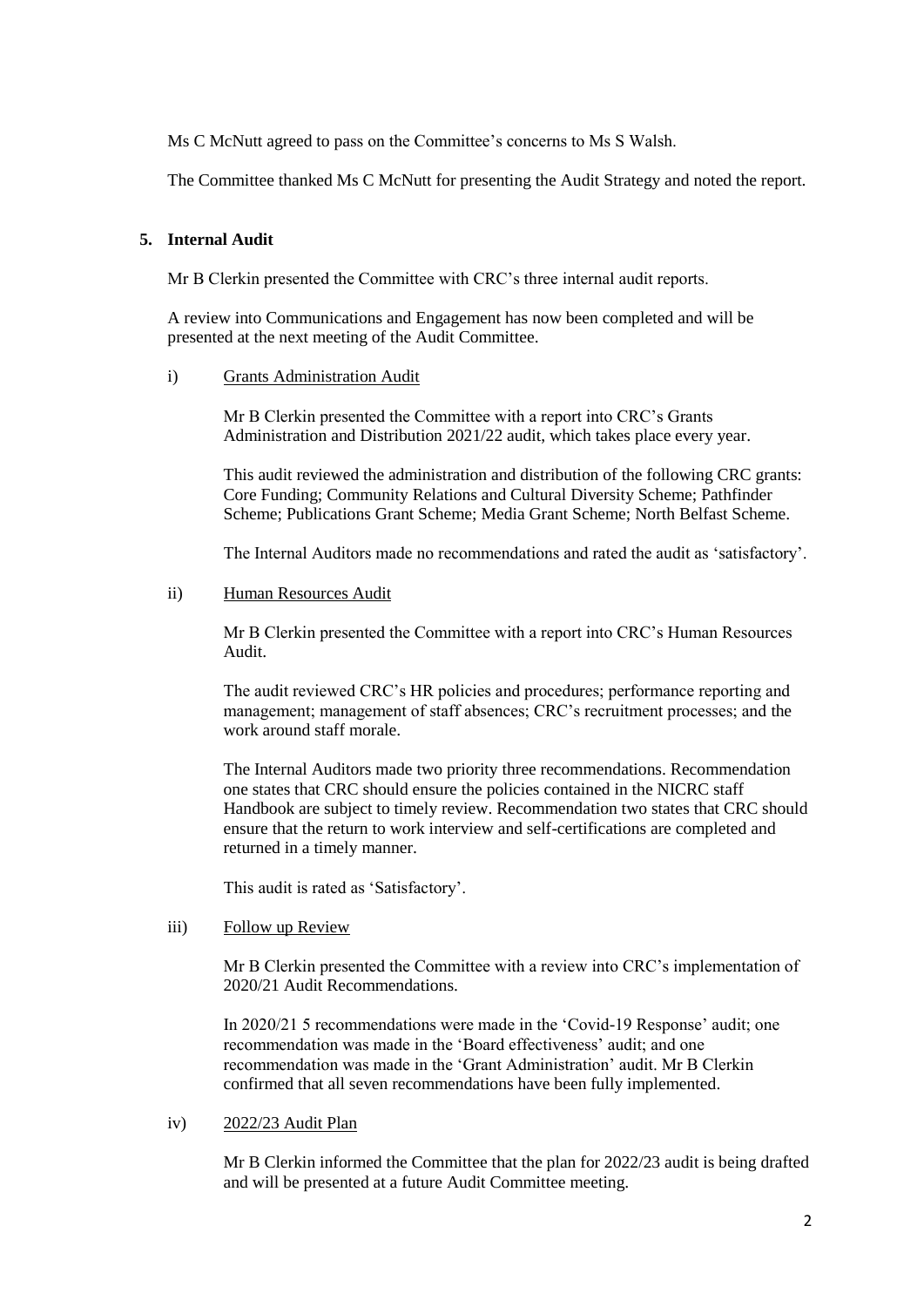The CEO thanked Mr C Clerkin and his team for their work on this audit, and CRC's staff for their preparatory work.

#### **6. CRC Quarter Four Assurance Statement**

The CEO informed the Audit Committee that, as part of the quarterly TEO returns, CRC prepare a Quarterly Assurance Statement, informed by Director's Assurance Statements.

This Assurance Statement has been reviewed and approved by CRC's Chair.

The Committee reviewed the Statement and approved the draft.

The Statement will now be submitted to The Executive Office and presented at the next Board meeting.

#### **7. Risk Register**

The CEO presented the Committee with CRC's Risk Register.

'Implementation of DoF Pay Remit Guidance' risk has seen no change, and is recommended to remain rated 'red'.

'Impact of delay implementing annual pay awards' risk is recommended to be rated as 'green'. The CEO confirmed that the 2018/19, 2019/20, 2020/21 and 2021/22 Pay Remits have now all been implemented and staff have received their back pay.

'Staff Morale' risk has seen no change, and is recommended to remain rated 'amber'.

'Covid-19' risk has seen no change, and is recommended to remain rated 'amber'.

'Freedom of Information Request' risk has seen no change, and is recommended to remain rated 'amber'.

'Departure of Staff in DFAP Team' risk is recommended to be upgraded to 'red'. The CEO explained that, following the resignation of the Director of Finance, Admin, and Personnel, and the departure of the Finance Manager, CRC brought in temporary members of staff to fill these rolls. Unfortunately, the temporary Director of Finance has since resigned. This poses a risk to CRC's completion of the Annual Report and Accounts.

CRC's temporary Finance Manager remains at CRC and has completed the end of year consumption report and draw dawn. The CEO thanked Ms S McMenamin for her work over this period.

CRC will procure the assistance of an external accountant to assist with the completion of the annual accounts. The CEO thanked Mr G McKeown and Ms T Wilson for their continued support during this period.

Recruitment of these open positions will begin as soon as possible.

The Committee thanked the CEO for these updates. They expressed their concern for the resignation of the temporary Director of Finance, but congratulated Ms S McMenamin for completing the year end returns.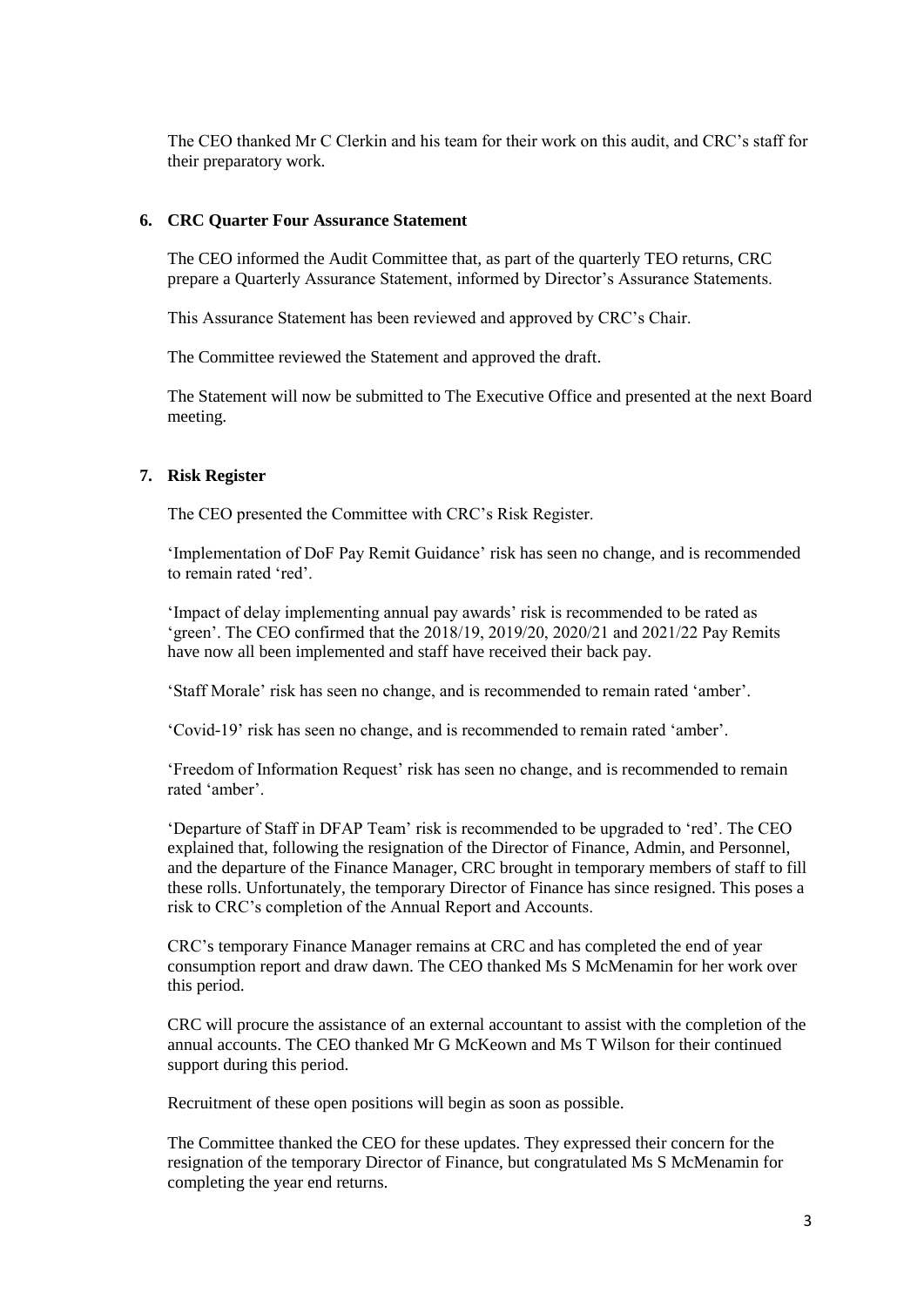The Committee agreed the recommended risk ratings.

The Committee asked the CEO for an update on CRC's Hybrid Working Policy.

The CEO informed the Committee that the Hybrid Working policy has been agreed by the Board and staff. CRC are updating office equipment to enable meetings and events to be held in a hybrid format going forward. CRC have already implemented a paperless system, and is moving to Microsoft 365 and Teams. A new telephony system will be coming into operation in May 2022. CRC have seen no downturn in delivery while working from home.

#### **8. Audit Investigations**

The CEO presented the Committee with an update on CRC's one live investigation.

Following the last Committee meeting CRC updated and returned the Public Disclosure Form to The Executive Office. This investigation can now be closed down.

The Committee agreed to close this investigation thanked the CEO for this update, and noted the report.

### **9. Register of Audit Recommendations**

The CEO presented the Committee with a report on CRC's implementation of audit recommendations.

All recommendations have been implemented that are within CRC's control. Only one recommendation remains open. This relates to CRC's implementation of DoF Pay Remit Guidance.

The Recommendations following CRC's 2020/21 Audit will now be added to the report for the next financial year.

The Committee thanked the CEO for this update and noted the report.

#### **10. Department of Finance Guidance**

Ms H George presented the Committee with a number of Department of Finance Guidance for their information.

DOA Accounts Direction 2021-22. This guidance provides departments and other bodies with directions for the format and content of their resource and other accounts.

DoF Departmental Annual Report and Accounts 2021-23. This guidance sets out the timetable for the preparation of Departmental year end accounts. While this guidance related to Departments only, it does ask Departments to ensure that the Arm's Length Bodies are aware of their own reporting duties.

Ms H George presented the Committee with a piece of Guidance from the Northern Ireland Audit Office.